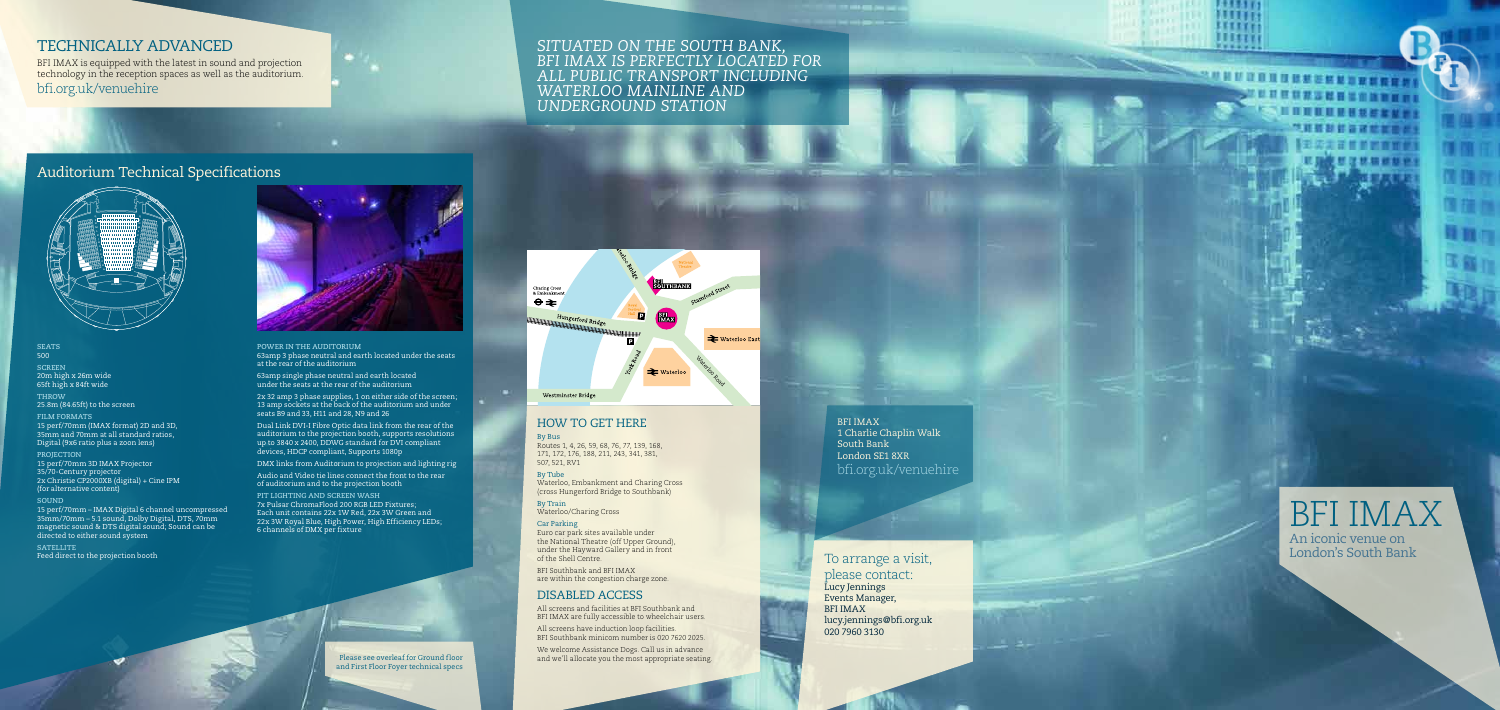# *Britain's largest cinema screen: 20x26 metres IDEAL FOR PREMIERES*



# *Stadium style seating for up to 450 Fully licensed and air conditioned Satellite streaming 2D and 3D projection available*

SOFTWARE HARDWARE COMPLETE



ORACLE

# **ORACLE**

Database & Data Warehouse Acceleration with **Sun Systems** Will Treatment<br>The American Photography Edward

# venue hire at BFI IMAX

Situated on London's South Bank a minute away from Waterloo station, the BFI IMAX offers a unique space to host events, film premieres, awards ceremonies, product launches and conferences with expert help from our experienced events team. Easily accessible with a range of facilities, BFI IMAX is available to hire during the daytime and evenings. Contact us on 020 7960 3130 to arrange a viewing. bfi.org.uk/venuehire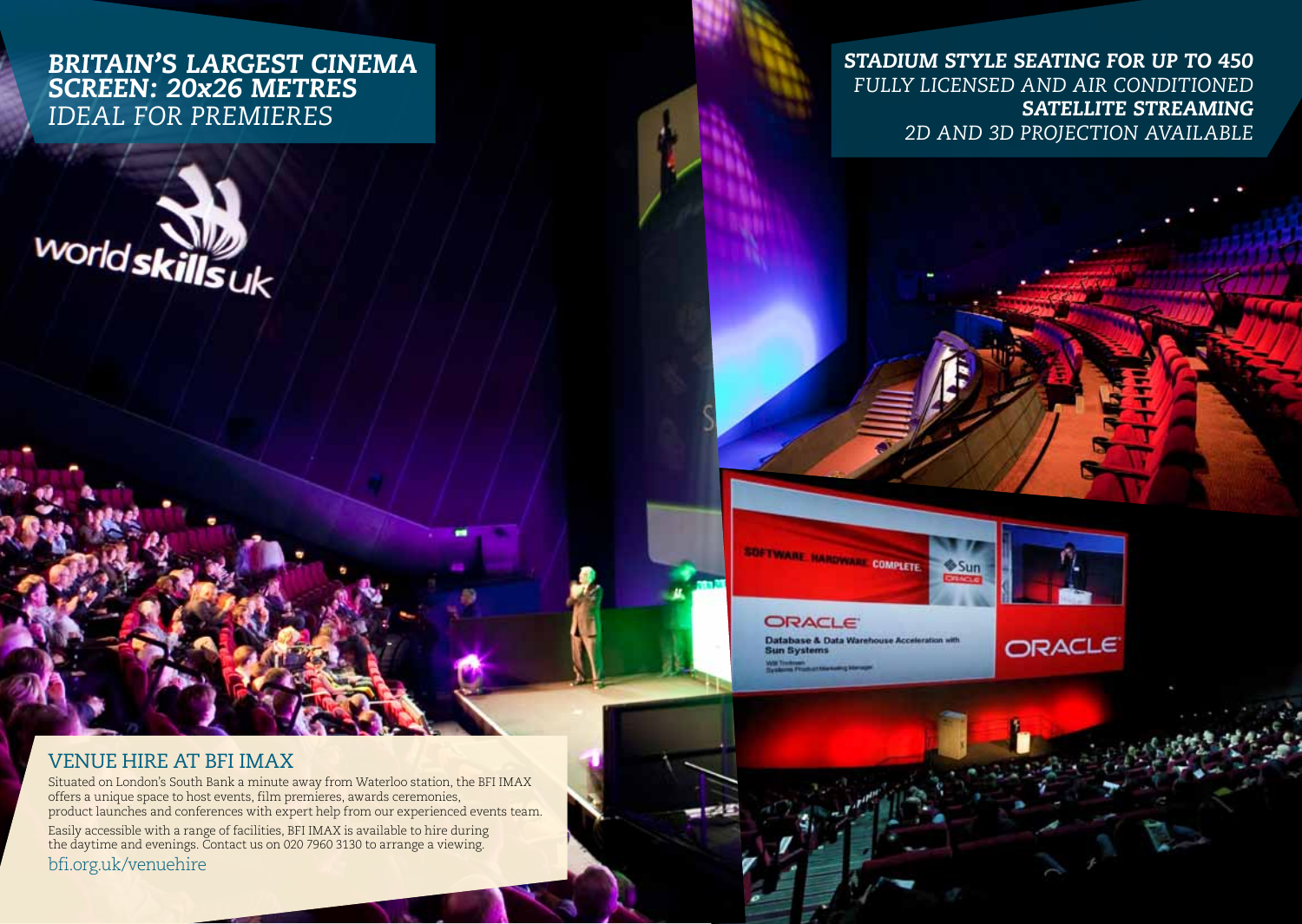#### PARTY SPACE AT BFI IMAX First Floor Foyer

The spacious First Floor Foyer boasts event space for up to 320 people and is ideal for exhibitions, receptions and buffets. Live and recorded music for parties and events can also be played. bfi.org.uk/venuehire

*Experienced, dedicated event s team Multi-purpo se*   $VENUE: MORET$ *JU S T A CINE M A*

**WUITORIUM-+** 

*LATE LICENCE CHOOSE FROM A R. OF super b CATERER S*